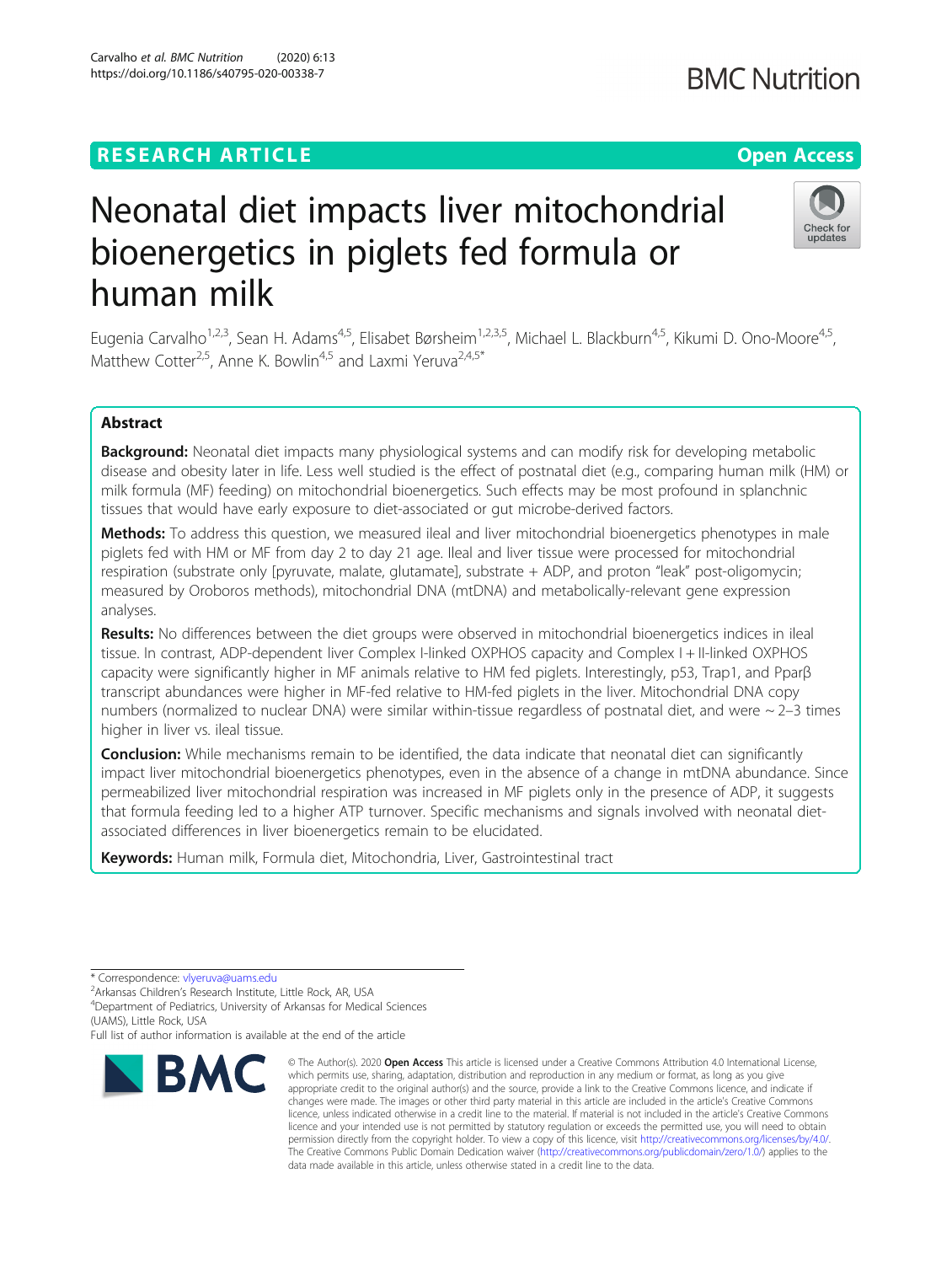## Background

Breastfeeding has been shown to have positive impact on the body's physiological systems, including the immune system and metabolically-important tissues such as liver, adipose, and cognitive centers in the brain [[1,](#page-7-0) [2](#page-7-0)]. Recent studies have reported that milk formula-fed (MF) infants present more rapid weight gain during the first weeks of life compared to breastfed infants, and this appears to be associated with weight gain later in life [\[3](#page-7-0)–[5\]](#page-8-0). The nutrient composition of human milk (HM) in comparison to milk formulas may play a significant role in the observed metabolic outcomes and the reported health differences when comparing these two neonatal diets [[6](#page-8-0)–[11](#page-8-0)]. Mitochondrial function and energy homeostasis impinge on all of these systems, but the role of infant diet and programming of cellular bioenergetics remains largely unexplored.

A previous study in 8 week old rats fed with HM or donkey milk (DM) in comparison to cow's milk for 4 weeks showed altered liver and skeletal muscle mitochondrial function and metabolism [\[12,](#page-8-0) [13](#page-8-0)]. Specifically, in isolated liver mitochondria, HM and DM-treated groups had increased succinate or palmitoylcarnitine-associated proton leak, increased states 3 and 4 respiration, and higher mitochondrial markers (e.g., carnitine palmitoyltransferase and citrate synthase activities) when compared to mitochondria from untreated control animals [[12\]](#page-8-0). Mitochondria from animals fed cow's milk shared some similarities to HM and DM, but the phenotype was complicated by significantly higher adiposity. In muscle mitochondria, leak and states 3 and 4 respiration were again higher in samples derived from HM or DM fed rats vs. untreated control rats, whereas these parameters were equivalent in cow's milk fed and untreated control rats [[13](#page-8-0)]. In addition, HM and DM increased liver and muscle levels of N-oleoylethanolamine (OEA), a regulator of lipid metabolism [\[13\]](#page-8-0). The authors speculated that this could contribute to burning of fat and protect the animals from developing certain obesityassociated metabolic and inflammatory sequelae. Furthermore, they speculated that diet-associated changes in microbiota and increased short chain fatty acid (butyrate) in HM- and DM-fed animals contributed to the differences in metabolism and mitochondrial function through as-yet unknown signaling pathways [\[12](#page-8-0)]. We have reported significant alterations in the bioregional gut microbiome when comparing HM- and MF-fed piglets [[14](#page-8-0)], and several studies have indicated differences in gut microbiota comparing breastfed to formula-fed infants [\[15](#page-8-0)–[18](#page-8-0)].

There is increasing appreciation for the impact of earlylife diet on "programming" of physiological systems with potential metabolic consequences in childhood or adulthood. More important, there is growing consensus that nutritional "programming effects" persist and influence risk for allergies, asthma, obesity, diabetes, and cardiovascular disease later in life [[1,](#page-7-0) [19](#page-8-0)–[24\]](#page-8-0). We hypothesized that neonatal diet (HM and MF) would differentially affect mitochondrial respiration in the small intestine (ileum) and liver. To address our hypothesis, we used HM and MF-fed piglets under controlled experimental conditions, due to inherent variability associated with sow-fed piglets (e.g., farm housing, mother's skin contact, and suckling diet). Tissues were collected from piglets fed HM and MF between postnatal day 2–21, to determine substrate- and ADP-driven respiration as well as mitochondrial DNA copy number. To our knowledge, this is the first study to characterize the impact of postnatal feeding paradigms on tissue mitochondrial function in a larger animal model.

## Methods

#### Study design

Animals were maintained in accordance with the ethical guidelines for animal research established and approved by the Institutional Animal Care and Use Committee at the University of Arkansas for Medical Sciences. Animals were obtained from Metz Farm (Russellville, AR) that are approved for research. Two-day old White Dutch Landrace Duroc male piglets (Metz Farm, Russellville, AR) were transferred to individual housing at the vivarium in Arkansas Children's Nutrition Center (ACNC). The study protocol and information on this cohort of animals has been published previously [\[14](#page-8-0)]. Piglets were obtained from 30 different sows and housed individually. Based on weights piglets were randomized using excel sheet formula to consume either human milk (HM,  $n = 26$ ) or isocaloric dairy milk-based formula diet (MF;  $n = 26$ ). HM was obtained from the Mothers' Milk Bank of North Texas (Benbrook, TX). For the MF diet, Similac Advance powder was obtained from Ross Products (Abbott Laboratories, Columbus, OH). Both HM and MF diets were modified to meet the energy and nutrient recommendations of the National Research Council for growing pigs [\[25](#page-8-0)]. Diet composition, nutritional contents, and methods related to the feeding paradigm have been published previously [\[14](#page-8-0)]. Briefly, with the transition to ACNC, piglets were trained to drink from rubber nipples and were provided 1.047 MJ·kg<sup>-1</sup>·d<sup>-1</sup> of either HM or MF. Piglets were fed with warmed diet every 2 h in the first week of the study, every 4 h in the second week of the study, and every 6 h in the third week of the study through day 21. At day 14, solid "starter pig food" (Teklad diet, TD 140608; Harlan) was slowly introduced until day 21 when 11 randomly selected piglets from each diet group were euthanized. Piglets were euthanized with a mask at an oxygen flow rate of 2.0 LPM and isofluorane mixture of 3–5% at and cardiovascular signs (pulse) were monitored to assure complete unconciousnees prior to exsanguination. The remaining animals were utilized for immunization challenge studies as previously published ( $n = 30$ ) [\[14](#page-8-0)], and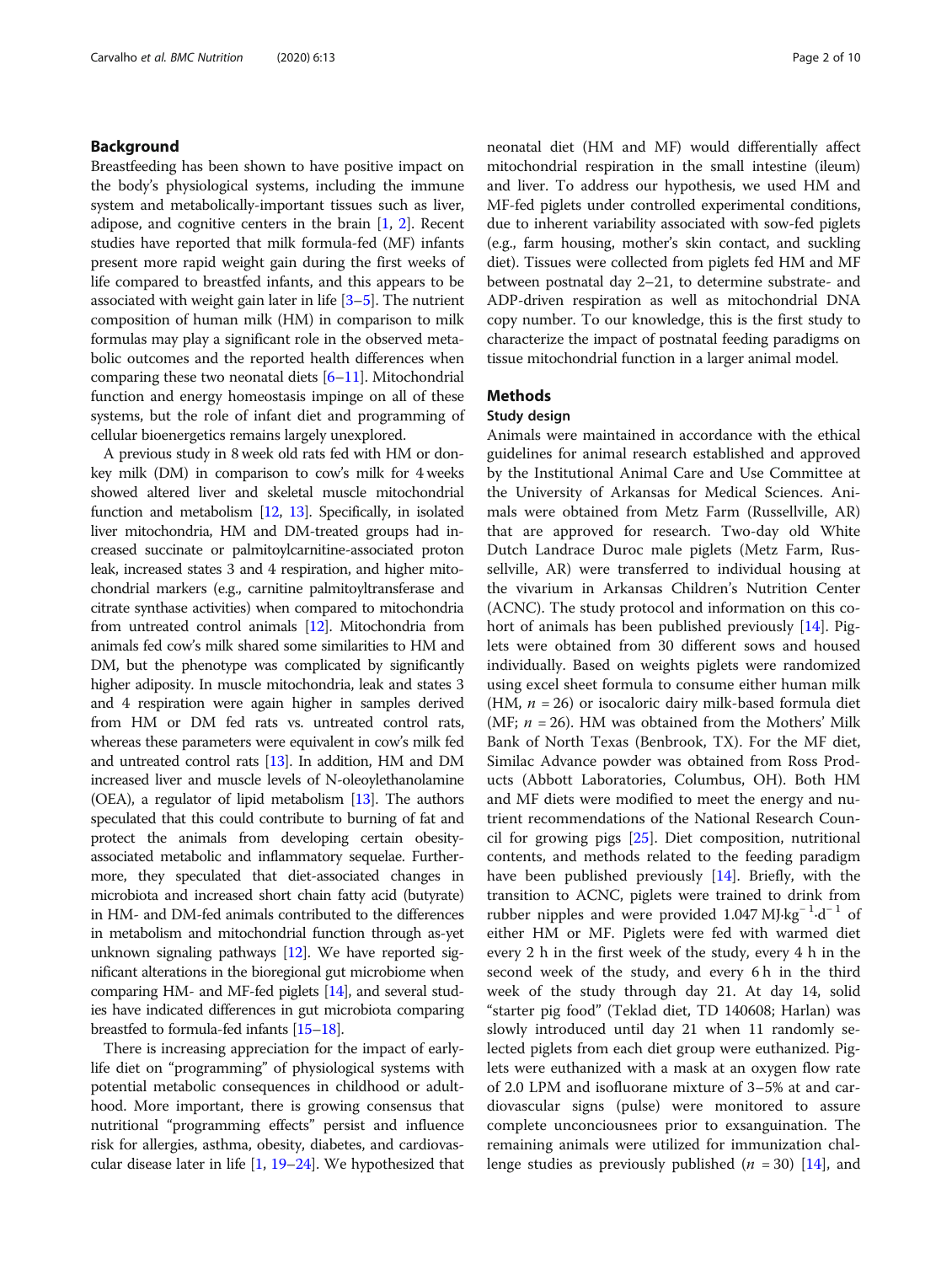are therefore not included in the current paper. No significant difference in body weights was observed between HM and MF as previously published [[14\]](#page-8-0).

## Tissue processing for mitochondrial functional analysis

Animals were fasted for 8 h prior to tissue collection. A subset of piglets were randomly chosen to assess mitochondrial function (HM,  $n = 8-11$ ; MF,  $n = 8-11$ ; see individual figures). We measured 50 cm from the distal end of small intestine, and at that mark tissue was cut as a 15 cm proximal sample. Ileal and liver samples for analyses of mitochondrial function were processed immediately after collection. A portion of ileum and liver (∼40 mg) was immediately submerged in ice-cold preservation buffer (BIOPS) containing 10 mM Ca-EGTA buffer, 20 mM imidazole, 20 mM taurine, 50 mM K-MES, 0.5 mM dithiothreitol,  $6.56$  mM MgCl<sub>2</sub>,  $5.77$  mM ATP, and  $15$  mM creatine phosphate (pH of 7.1) [[26](#page-8-0)], for mitochondrial respiration analysis within 1–2 h of tissue collection.

Ileal and liver samples were minced (0.1–0.2 mm) using small and sharp forceps while on ice, and chemically permeabilized for 20 min in BIOPS buffer containing 50 μg/ml saponin at  $4^{\circ}C$  [[27](#page-8-0)–[30](#page-8-0)]. Samples were transferred to 2 ml of MIR05 buffer (0.5 mM EGTA, 3 mM MgCl<sub>2</sub>, 60 mM K-lactobionate, 20 mM taurine, 10 mM KH<sub>2</sub>PO<sub>4</sub>, 20 mM HEPES, and 110 mM sucrose, and 1 mg/ml essential fatty acid-free bovine serum albumin (Sigma Aldrich, St. Louis, MO, USA; Lot SLBF5061V) followed by 10 min mixing on a shaker to wash away the remaining saponin. Permeabilized tissue explants were blotted on filter paper before being weighed on a precision microbalance. Less than 10 mg of wet weight ileum and about 3 mg of wet weight liver were transferred to an Oxygraph-2 k (O2k) respirometer chamber (Oroboros Instruments, Innsbruck, Austria) containing 2 ml of MIR05 buffer [\[28](#page-8-0), [31,](#page-8-0) [32\]](#page-8-0).

#### High-resolution respirometry (HRR)

Before each experiment, a background calibration was performed on each O2k polygraphic oxygen sensor (POS). This calibration was performed in MIR05 buffer at air saturation. Zero oxygen and instrumental background calibrations were performed at regular intervals throughout the data collection period (∼12 months) using dithionite titrations. This ensured acceptable POS instrumental background and stability over time [\[26](#page-8-0)]. Temperature was maintained at  $37 \pm 0.01$  °C by an electronic Peltier during all high-resolution respirometry (HRR) experiments.  $O_2$  concentration within the MIR05 buffer was recorded at 2 to 4 s intervals from which  $O_2$ fluxes were calculated in the picomolar range (DatLab version 6; Oroboros Instruments, Innsbruck, Austria) [[31\]](#page-8-0). Once tissue samples had been placed in the O2k chambers, a gas phase was created. About 1 ml of 99%

 $O<sub>2</sub>$  was injected into each O2k chamber, and equilibration of the gas phase and MIR05  $O_2$  concentrations was monitored until an O<sub>2</sub> concentration of ~400 μM was achieved in the MIR05 buffer;  $O_2$  flux measurements were typically made when  $O_2$  concentrations were in the range of 200–400 μM to minimize any  $O_2$  dependency artefacts and to avoid potential limitations in oxygen diffusion in permeabilized tissue samples.

Mitochondrial respiratory capacity and function were evaluated by the sequential addition of substrates and inhibitors. A wide variety of substrate- inhibitor-titration protocols have been used for evaluation of mitochondrial respiration in different samples and under various experi-mental conditions [\[30,](#page-8-0) [33](#page-8-0)–[35](#page-8-0)]. Here, we evaluated the contribution of complex I and II to mitochondrial respiration, as well as the impact of inhibition of complex V. A bioenergetics protocol was used that informs on specific respiratory pathways converging at the Q-junction of the electron transport chain (Table [1\)](#page-3-0). Effects of NADH-linked substrates (N-pathway), including pyruvate (5 mM), malate (2 mM) and glutamate (PMG, 10 mM) were evaluated to determine non-ATP-linked respiration at Complex I [\[26](#page-8-0)]. The present protocol also evaluated oxygen consumption rate (pmol O<sub>2</sub> · s<sup>-1</sup> · mg wet weight tissue<sup>-1</sup>) to determine the oxidative phosphorylation capacity ("OXPHOS capacity" (P)) after adenosine diphosphate (ADP, 5 mM) addition [[27,](#page-8-0) [28](#page-8-0), [32](#page-8-0)]. Subsequently, the "S-pathway" was evaluated using succinate as substrate (10 mM) to determine respiration at Complex II. Also, proton leak respiration at complex I and II was determined by adding oligomycin (OMY; 0.2 μg/ml) after substrates and ADP were provided. The respiratory oxidative capacity results were corrected by the residual oxygen respiration (ROX) obtained after antimycin A (AMA;  $12.5 \mu M$ ) inhibition of electron transport chain Complex III (a.k.a. UQcytochrome c oxidoreductase) at the end of the experiment.

### Mitochondrial DNA copy number

DNA was extracted from  $\sim$  25 mg of frozen ileal tissue using QIAamp Fast DNA Tissue Kit (QIAGEN, Germantown, MD) following the manufacturer's protocol. Approximately 500 mg of the liver was homogenized in PBS (Gibco, Thermo Fisher). DNA was extracted from the equivalent of  $\sim$  25 mg of liver using QIAamp Fast DNA Tissue Kit. DNA standards for each target were generated using primers listed in Table [2](#page-3-0) to amplify the mitochondrial genes ND1 (519 base pair (bp) amplicon) and Cox1 (477 bp amplicon), and the nuclear gene β-actin (496 bp amplicon) using GoTaq Green Master Mix (Promega, Madison, WI). PCR products were separated on a 1% agarose gel and amplicon bands were excised and extracted using QIAquick Gel Extraction Kit (QIAGEN, Germantown, MD). Concentrations were determined using a NanoDrop 1000 Spectrophotometer (NanoDrop,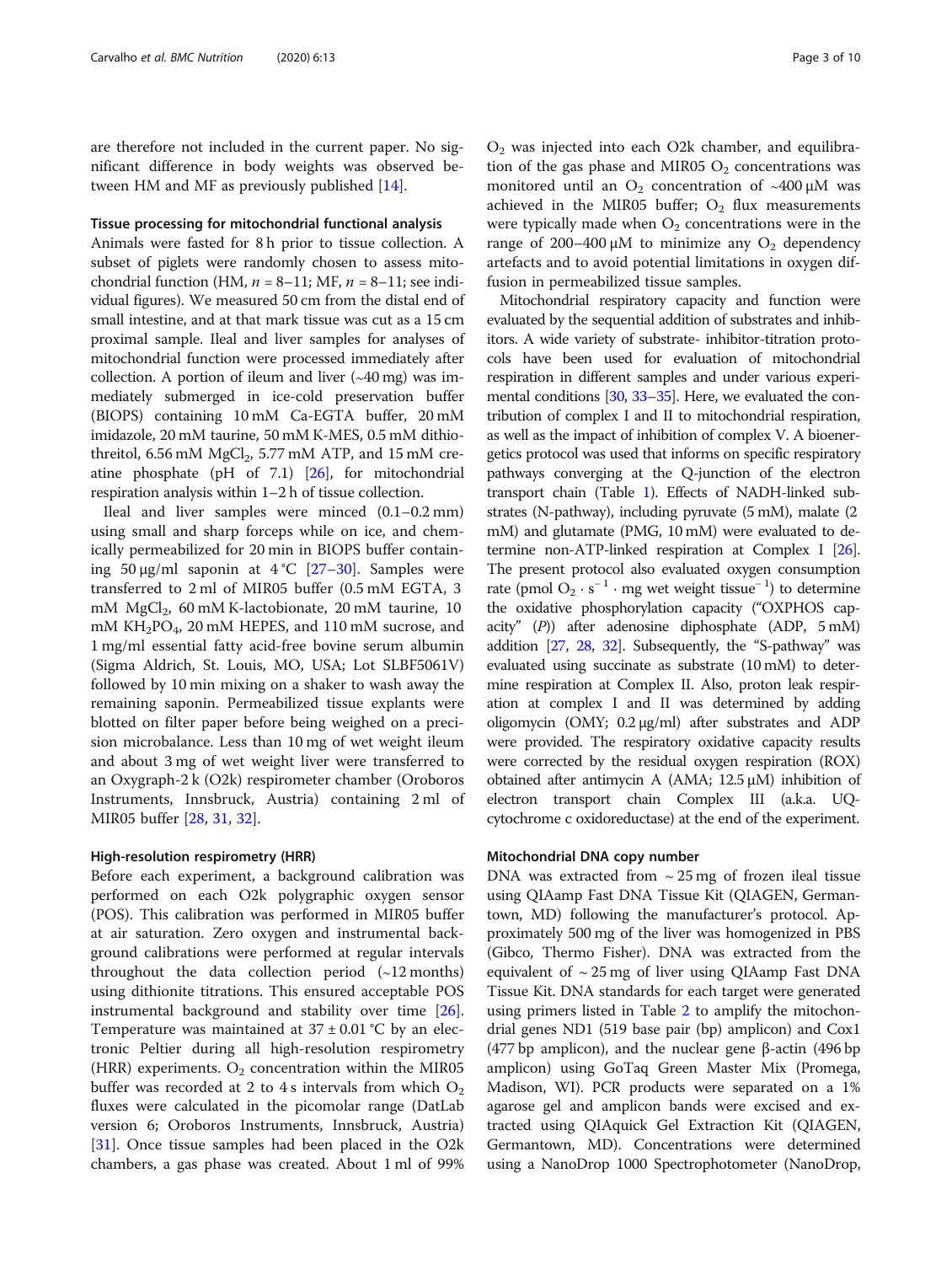| Substrates                                              | Abbreviations | Pathway control/<br>Respiratory state | Pathway to Q | Explanation                            |
|---------------------------------------------------------|---------------|---------------------------------------|--------------|----------------------------------------|
| Pyruvate (5 mM),<br>Malate (2 mM),<br>Glutamate (10 mM) | <b>PMG</b>    | N/PMG(L)                              |              | LEAK (L) respiration,<br>no adenylates |
| ADP (5 mM)                                              | <b>ADP</b>    | N/PMG(P)                              | CI           | $OXPHOS$ capacity $(P)$                |
| Succinate (10 mM)                                       | <b>SUC</b>    | NS/PMGS(P)                            | $Cl + Cl$    | Complex $I + II$ -linked (P)           |
| Oligomycin (0.2 µg/ml)                                  | OMY           | <b>ROX</b>                            | <b>ROX</b>   | Inhibition of CV                       |
| Antimycin A (12.5 µM)                                   | AMA           | <b>ROX</b>                            | <b>ROX</b>   | Inhibition of CIII                     |

<span id="page-3-0"></span>Table 1 Mitochondrial respiration protocol reagents listed in order of titrations and the corresponding pathway controls and respiratory states

Abbreviations: Adenosine diphosphate (ADP), Complex I (CI), Complex II (CII), LEAK (L), NADH- (N) pathway, OXPHOS capacity (P), Residual oxygen consumption (ROX)

Wilmington, DE) and a Qubit 2.0 fluorometer using the dsDNA HS Assay Kit (Invitrogen). Copy number per μl of DNA was determined using the equation:

number of copies/ $\mu$ l = (amount (ng/ $\mu$ l) \* 6.022 × 10<sup>23</sup> number /mole) / (length (bp)  $* 1 \times 10^9$  ng/g  $* 650$  g/mole of bp).

Standards were serially diluted 10-fold from  $1 \text{ X } 10^8$  copies/μl to 1 X  $10^3$  copies/μl to construct a 6-point standard curve. For real-time PCR, new primers located within the amplicon for ND1, Cox1 and β-actin (Table 2) were designed using Integrated DNA Technology's (IDT) Primer-Quest Tool [\(www.idtdna.com/Primerquest/Home/Index](http://www.idtdna.com/Primerquest/Home/Index)). DNA (200 pg) was used in a 10 μl PCR reaction using Fast SYBR Green Master Mix (Applied Biosystems) on a ViiA 7 Real-Time PCR System (Applied Biosystems). mtDNA copy number was calculated using standard curves and normalized using the abundance of the β-actin nuclear gene. All available piglet samples were used to determine mitochondrial DNA copy number (HM,  $n = 11$ ; MF,  $n =$ 11 per tissue).

#### Gene expression

RNA was extracted from  $\sim$  30 mg of frozen ileum tissue using RNeasy Plus Mini Kit (Qiagen) according to manufacturer's protocol. For liver RNA,  $\sim$  100 mg of frozen livers were homogenized using miRNeasy Mini Kit (Qiagen) and homogenate equivalent to  $\sim$  30 mg of liver from each sample was used for RNA extraction. Concentration was determined using UV absorbance. One μg of total RNA was used to create cDNA using iScript cDNA

Synthesis Kit (Bio-Rad, Hercules, CA) according to manufacturer's protocol. cDNA was diluted and 10 ng of cDNA was used in a PCR reaction using Fast SYBR Green Master Mix (Applied Biosystems) on a ViiA 7 Real-Time PCR System (Applied Biosystems). A standard curve was generated by pooling undiluted cDNA from different treatments to create a master pool. The master cDNA mix was serially diluted 5-fold a total of four times, for an arbitrary five-point standard curve. RNA expression was normalized for the ileum using the geometric mean of three (Rps16, Rpl27, and 18S) reference RNAs and for the liver using the geometric mean of two (Rps16 and 18S) reference RNAs that were not altered by treatment. All available piglet samples were used to determine mitochondrial gene expression (HM,  $n = 11$ ; MF,  $n = 11$ ). One MF fed piglet liver sample was removed due to poor RNA quality (RIN  $\sim$  6.5). Primers were designed using IDT's PrimerQuest and are listed in Table [3](#page-4-0).

## Statistical analyses

All data are presented as means ± SEM. The data were analyzed by two-tailed t-test and  $p < 0.05$  was considered to be statistically significant between the groups.

#### Results

## Mitochondrial respiration phenotypes

A trace of oxygen flux using permeabilized ileum and liver samples derived from a 21-day old piglet fed with HM is shown in Fig. [1](#page-4-0). This protocol provides assessment of

Table 2 Primers used for mitochondrial DNA copy number measurement in piglet ileum and liver

| Gene | Forward Primer 5'-3'           | Reverse Primer 5'-3'        | Amplicon (bp) | Use                   |
|------|--------------------------------|-----------------------------|---------------|-----------------------|
| Cox1 | CICIGGGCIICATCIICCIATIC        | GAGGACATCCGTGTAGTCATTC      | 477           | <b>Standard Curve</b> |
| Nd1  | <b>GCCTAGCAGTATACTCTATCCT</b>  | CGTATCGGAATCGTGGGTATG       | 519           | <b>Standard Curve</b> |
| Actb | CTGGCATTGTCATGGACTCT           | GATCGAGTTGAAGGTGGTCTC       | 496           | Standard Curve        |
| Cox1 | GTAGTCGCACACTTCCACTATG         | TGAGTGTGTACCCGGAGAATA       | 100           | Real-time PCR         |
| Nd1  | <b>TTATCTCAACCCTAGCAGAAACC</b> | AAAGGTCCGGCTGCATATT         | 103           | Real-time PCR         |
| Actb | ACCTGACCGACTACCTCAT            | <b>GCAGAGCTTCTCCTTGATGT</b> | 101           | Real-time PCR         |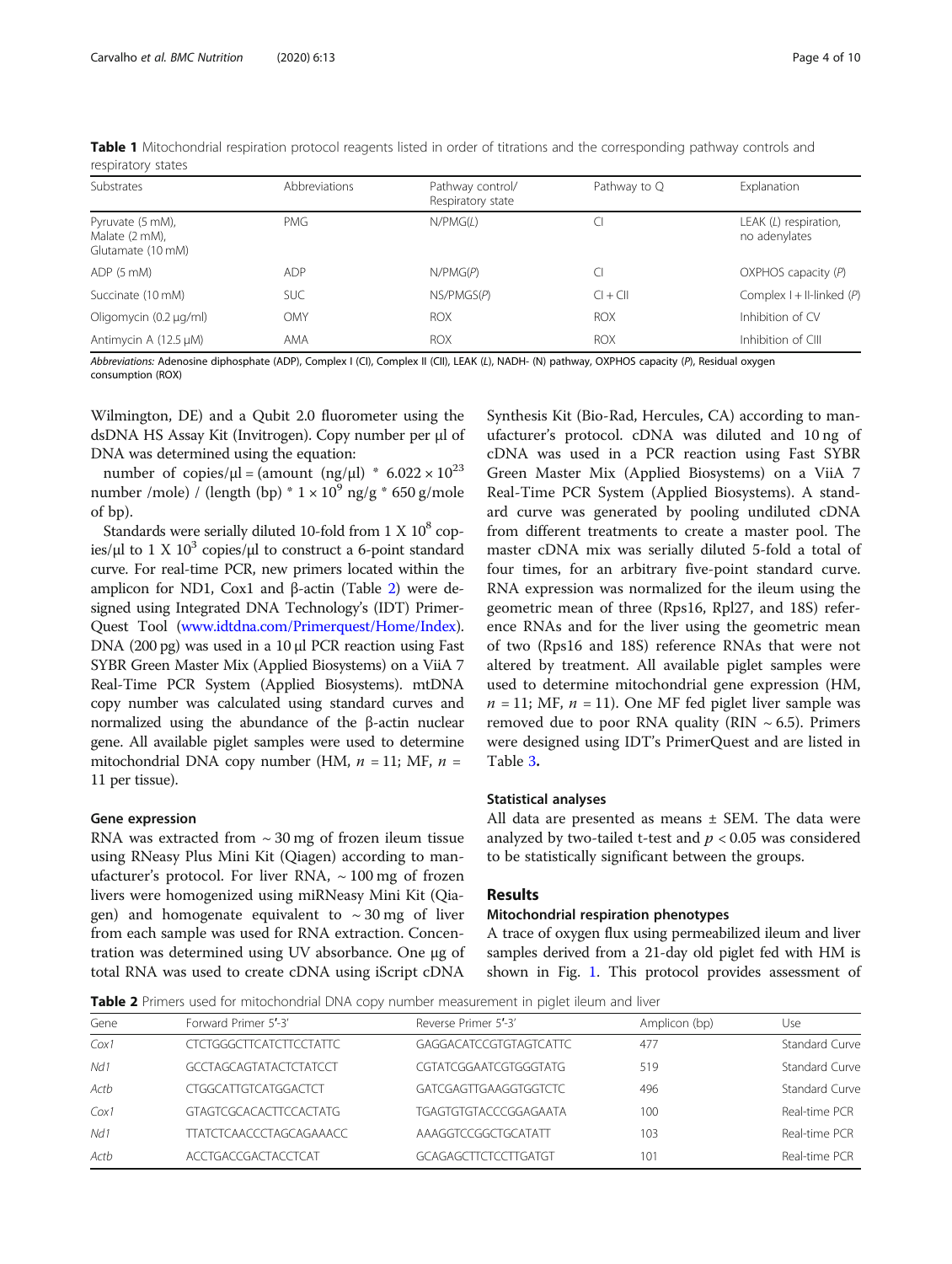<span id="page-4-0"></span>

| Table 3 Primers used for mitochondrial gene expression assays in piglet ileum and liver |  |  |  |
|-----------------------------------------------------------------------------------------|--|--|--|
|-----------------------------------------------------------------------------------------|--|--|--|

| Gene             | Forward Primer 5'-3'            | Reverse Primer 5'-3'            |  |
|------------------|---------------------------------|---------------------------------|--|
| Cycs             | <b>CCAAACCTCCATGGTCTCTTT</b>    | <b>TACTCCATCAGTGTCTCCTCTC</b>   |  |
| Hspa9            | <b>TCAACAGGAACACCACCATT</b>     | <b>TCTCTCTCACCCTGACATACTT</b>   |  |
| Nrf1             | <b>CGATGGCACTGTCTCTCTTATC</b>   | CCATCAGCCACAGCAGAATA            |  |
| p53              | CCGAGTACTTGGATGACAGAAA          | GTTGTAGTGGATGGTGGTACAG          |  |
| Pacla            | <b>CCCACAACTCCTCCTCATAAAG</b>   | <b>TCACTGTACCGGGTCTTCT</b>      |  |
| $Ppar\beta$      | CATGAAGCTGGAGTACGAGAAG          | AGCGAATGGCGTTGTAAGA             |  |
| Sco <sub>2</sub> | AAGGACGAGGACCAGGATTA            | <b>TGCCGTAGTAGTCGGTGAA</b>      |  |
| <b>Tfam</b>      | <b>GTGGAGGGAACTTCCTGATTC</b>    | <b>TGACTTGGAGTTAGCTGTTCTT</b>   |  |
| Trap1            | CAGCTTCGACCACCTCTTC             | CCAGCAGCCCATCCTTATT             |  |
| Ugcr10           | GAGGITGTACTCCCTGTTGTTT          | CCTGGTTGATGTGTTCGTAGAT          |  |
| Rps16            | <b>TGATCCTCGTCGCTGTGAATCCAA</b> | ACGCTGATCATCACGATGGGCTTA        |  |
| Rpl27            | AAGTTCATGAAACCCGGGAAGGTG        | <b>TCGGTCTGAGGTGCCATCATCAAT</b> |  |
| 18S              | CCTGTAATTGGAATGAGTCCAATTT       | ATACGCTATTGGAGCTGGAATTACC       |  |

"respiratory leak"  $(L)$  supported primarily by electron flow through complex I of the respiratory chain after addition of pyruvate, malate and glutamate (PMG-L). The protocol also provides the OXPHOS capacity  $(P)$  after ADP is added following the pyruvate, malate and glutamate (PMG-P); P represents maximal Complex I-linked ADPlinked OXPHOS capacity through the N-pathway, electron transfer occurs by Complex I. Subsequently, succinate (SUC) is added to induce complex II-linked respiration. We determined the contribution of electron flow from both complex I and II respiration, representing the maximal ADP-linked OXPHOS capacity that was measured in ileum. Next, OMY was added to assess leak respiration when substrates and ADP were provided, but ATP

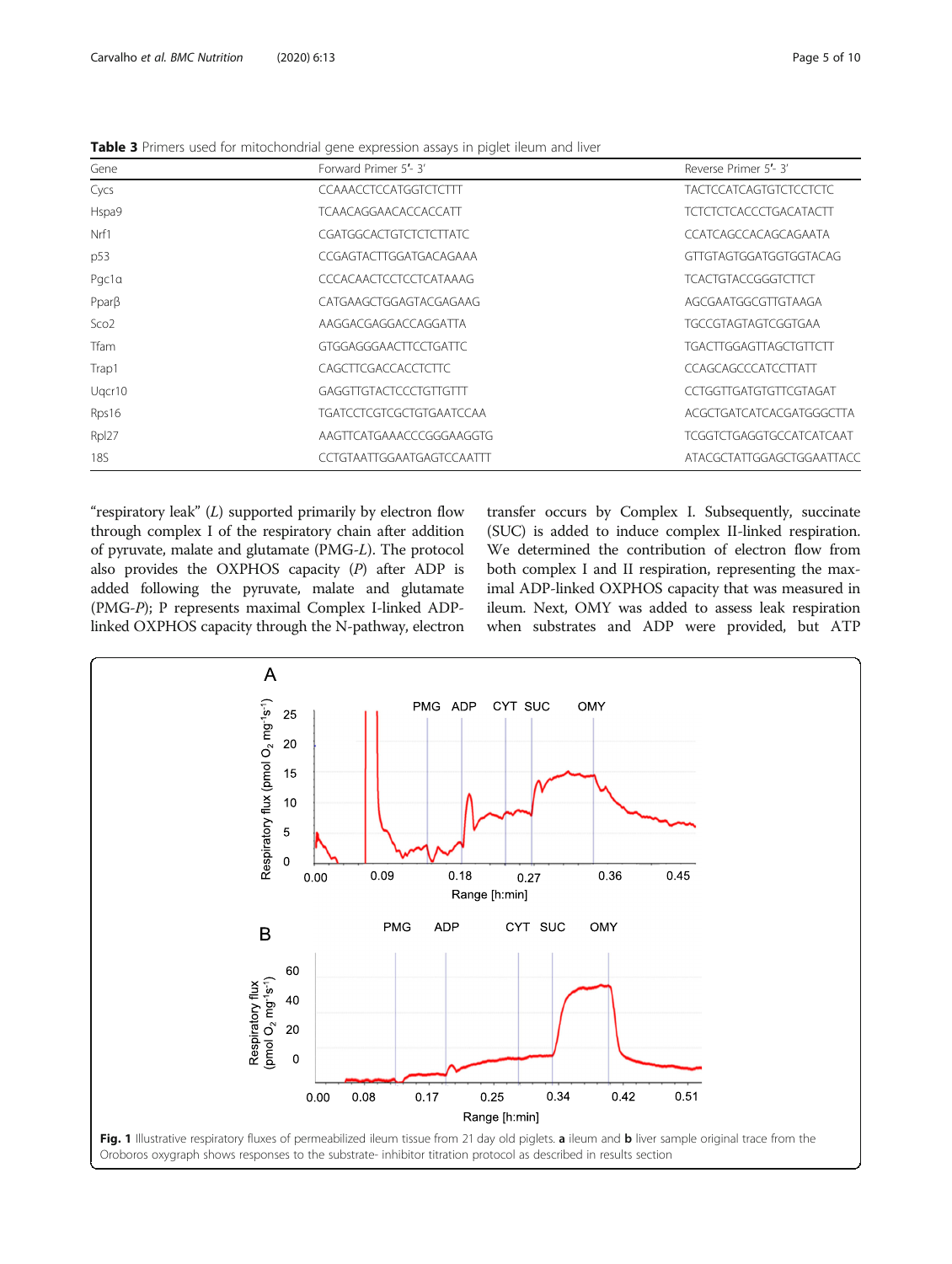synthase inhibited, measuring proton leak from complex I and II.

We assessed the impact of neonatal diets on mitochondrial respiration in permeabilized ileum on day 21 (Fig. 2a). No significant differences were observed in the permeabilized ileum explants for all parameters tested: PMG respiratory leak, Complex I-linked OXPHOS capacity, measured after adding ADP, Complex I- and IIlinked OXPHOS capacity  $(CI + II P)$  measured after addition of succinate (SUC), and Complex I and IIlinked leak (OMY). In the liver (Fig. 2b), higher Complex I-linked OXPHOS capacity and higher Complex I- and II-linked OXPHOS capacity were observed in MF-fed piglets compared to HM-fed piglets.

#### Mitochondrial DNA

Mitochondrial DNA copy number, normalized to nuclear DNA copy number, did not significantly differ on day 21 between the HM and MF diet groups in ileum or liver (Fig. [3](#page-6-0)). Notably, mtDNA was  $\sim$  2–3 times higher in liver compared to ileum.

## Expression of select genes relevant to metabolism and mitochondrial bioenergetics

We measured gene expression for select transcripts involved in mitochondrial function and metabolism from ileum and liver. In ileum, no significant differences were noted between the diet groups with respect to Ubiquinol-Cytochrome C Reductase (Uqcr10), Peroxisome Proliferator-Activated Receptor Gamma Coactivator 1-Alpha (Pgc1α), Cytochrome C (Cycs), Heat Shock Protein Family A, Member 9 (Hspa9), p53, Nuclear Respiratory Factor 1 (Nrf1), TNF Receptor Associated Protein 1 (Trap1), and Transcription Factor A mitochondria (Tfam) transcript abundances at day 21 (Fig. [4a](#page-6-0)).

Interestingly, in ileum Peroxisome Proliferator-Activated Receptor Beta (Pparβ) expression was significantly lower in MF group at day 21 relative to the HM group, while Cytochrome C Oxidase Assembly Protein (Sco2) expression was significantly higher (Fig. [4a](#page-6-0)). In liver, p53, Trap1 and Pparβ transcript abundances were higher in MF-fed relative to HM-fed piglets (Fig. [4](#page-6-0)b).

## **Discussion**

The current proof-of-principle study focusing on piglet ileal and liver tissue uncovered novel findings with respect to infant diet and tissue mitochondrial function, and suggest that select aspects of liver bioenergetics are altered by neonatal diet.

The area of developmental programming of bioenergetics, which encompasses systems involving the mitochondrial management of fuels and metabolites to ultimately support efficient energy conversion to ATP and regulation of reactive oxygen species generation, remains largely unexplored. It may be expected that one's diet patterns and macronutrient availability would influence mitochondrial function and adaptations that would ensure proper maintenance and development of bioenergetics systems. This may be especially profound in tissues that are proximal to gut-derived signals. Signals from the gut microbiome, or that are changed coincident with microbiome shifts, reduce liver or muscle expression of some metabolism genes (e.g.,  $PGC-1\alpha$ , SIRT1, and AMPK) and regulate mitochondrial biogenesis and function (reviewed in [[36](#page-8-0)]). The most obvious example is butyrate, which can mediate PGC-1α induction in rodent muscle. Administration of the probiotic Lactobacillus rhamnosus CNCMI-4317 to adult animals appeared to activate PPAR-α pathways coincident with higher oxidative phosphorylation capacity. Several clinical and animal studies have shown gut microbiota



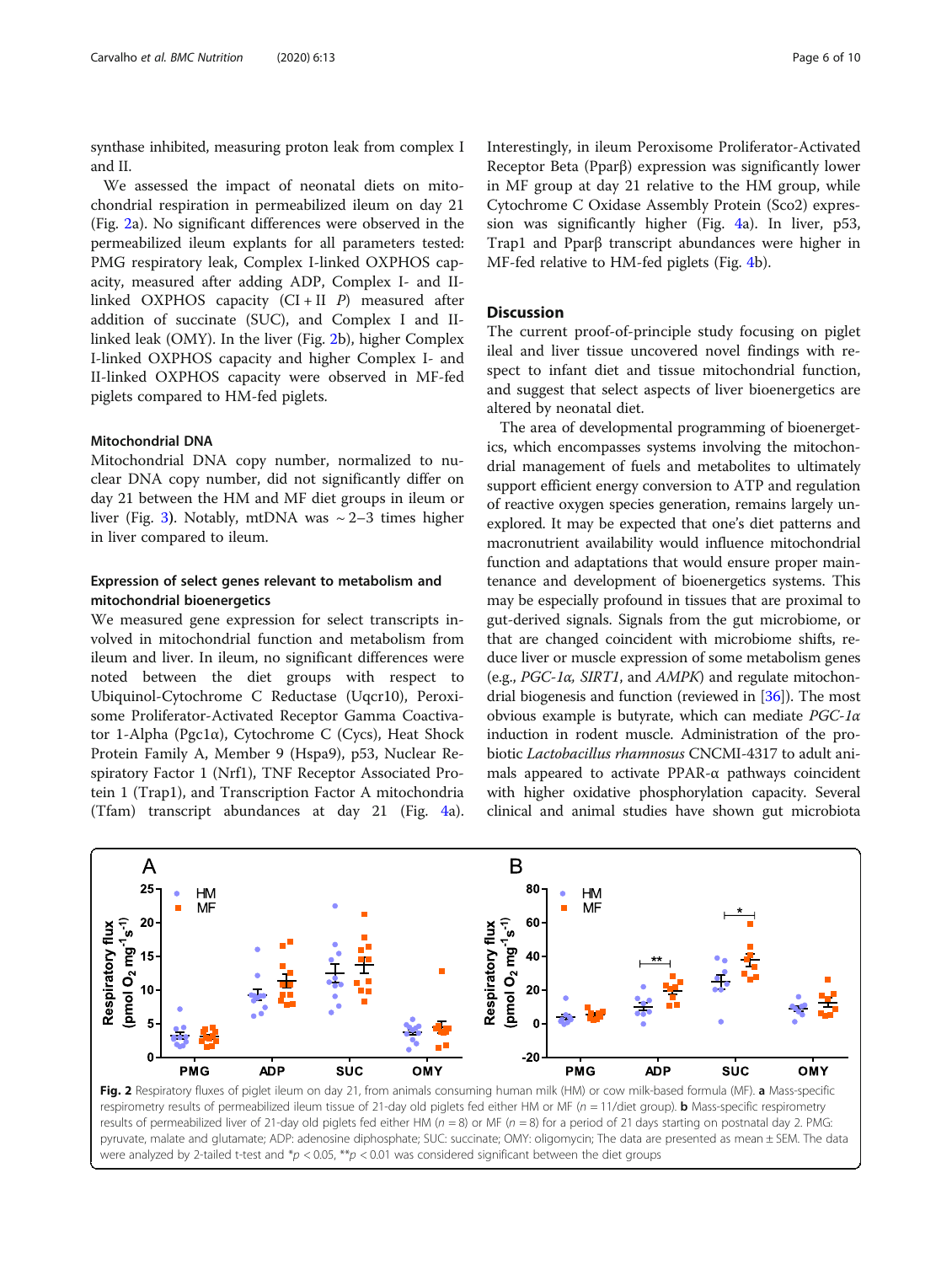<span id="page-6-0"></span>

differences in breast-fed versus formula-fed neonates [[14](#page-8-0), [37](#page-8-0)–[41\]](#page-8-0), and other studies have demonstrated that gut microbiota may increase fatty acid uptake and oxidation through secondary bile acids [\[42](#page-8-0)–[44\]](#page-8-0). The gut microbes Bacteroides, Eubacterium, and Clostridium genera degrade the primary bile acids to secondary bile acids [\[45\]](#page-8-0). Interestingly, from the same piglets studied herein, we have reported higher abundance of Bacteroides in HM-fed piglets relative to MF-fed piglets [\[14\]](#page-8-0). In addition, rats fed with HM also showed increased Bacteroides colonization compared to control animals along with enhanced mitochondrial activity/proton leakage [\[12\]](#page-8-0). Since the GI tract is in direct contact with gut microbes, and other splanchnic tissues such as liver are immediately downstream, mitochondria and mitochondrial regulators in splanchnic tissue cells may be particularly sensitive to microbe-derived signals. Such a hypothesis awaits testing in future studies.

In addition to microbial signals, there is the possibility that food components themselves influence mitochondrial function. Rat models (post-weaned, adult animals) indicate that mitochondrial function of liver and skeletal muscle can be modulated by dietary components [\[13,](#page-8-0) [46](#page-8-0)–[51\]](#page-9-0). However, nothing is known about the effect of postnatal diet on mitochondrial function, especially in the splanchnic tissues that would be exposed to dietary components and microbialderived factors that might regulate metabolic pathways. For instance, human milk and donkey milk improved glucose and lipid metabolism, and modified mitochondria in adult rat skeletal muscle when compared to untreated control animals [\[13\]](#page-8-0), although it could not be ascertained if these differences were driven by food components or other factors emanating from the gut microbes or host tissues. Furthermore, diet components have been shown to impact mitochondrial bioenergetics in animal models and cell culture



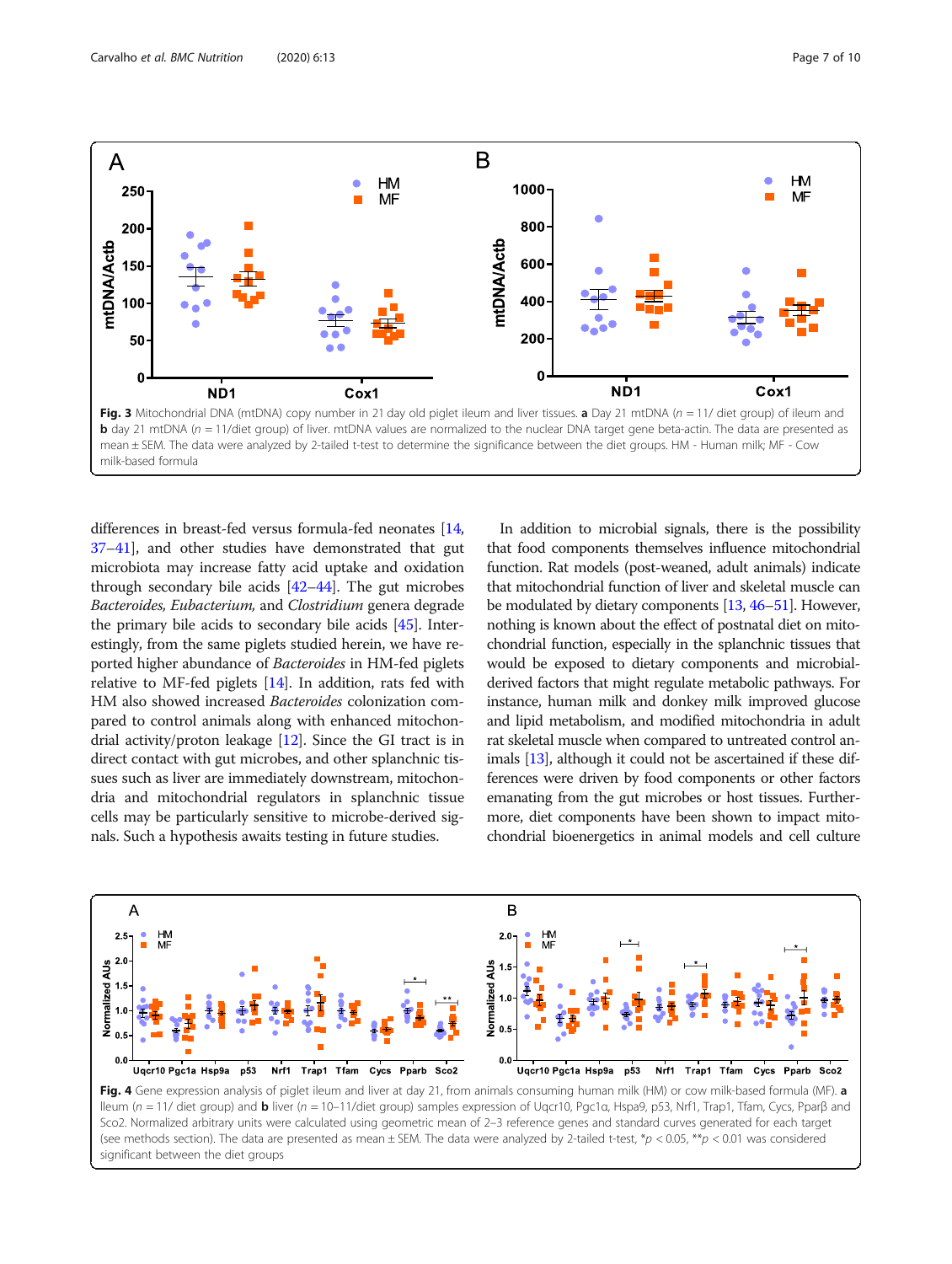<span id="page-7-0"></span>(reviewed in [\[52](#page-9-0)]). In liver and muscle there is evidence that exposure to high levels of saturated fatty acids promotes mitochondrial fission-like events, decreased proton leak, and higher ROS, whereas  $\omega$ 3 polyunsaturated fatty acids have the opposite effect in animal models. Whether or not fats and other components of the neonatal diet influence mitochondrial function or programming of mitochondrial bioenergetics remains to be evaluated experimentally. Regardless of specific mechanisms, the current study indicates that HM and MF feeding can elicit different bioenergetics phenotypes in the liver: piglets fed MF displayed significantly higher ADP-linked respiration. The increased permeabilized liver respiration was not due to differences in the number of mitochondria (since copy number per genomic beta-actin was not different between the diet groups), and was not due to gross differences in proton leak. From these observations, it appears that higher ATP turnover in the MF liver drove higher  $O_2$  consumption. On the other hand, neonatal feeding paradigm did not appear to alter ileum bioenergetics compared to HM fed piglets, highlighting a potential tissue specificity in the diet-splanchnic tissue bioenergetics interplay. The current study design does not allow us to determine the specific mechanisms involved, but one speculation is that in the case of ileum there is more proximal exposure to diet- and microbe-derived tissue regulators, whereas metabolic regulation in the liver is an aggregate of gut-derived and systemic factors. Future studies are needed to validate these findings in other models, and to determine if additional regions of the gut display changes in mitochondrial function in response to neonatal feeding paradigms.

## Conclusion

Our data demonstrate that neonatal diet impacts liver mitochondrial bioenergetics phenotypes. In addition, in the presence of ADP, mitochondrial respiration was increased in MF piglets relative to HM-fed piglets, suggesting that formula feeding led to a higher innate hepatic ATP turnover. Future studies are needed to understand how diet-associated differences in gut tissue mitochondrial respiration come about, and if there are potential long-term ramifications with respect to energy homeostasis, oxidative stress, and other outcomes. Clearly, more work needs to be done to evaluate this working model of neonatal diet effects on mitochondrial function. The specific diet- or microbe-derived signals, and/or host signals, that regulate mitochondrial activities (and their temporal relationship to the neonatal period), as well as specific gut regions impacted, remain to be identified. Should infant diet effects on bioenergetics described herein recapitulate in human tissues, it would have profound implications in terms of understanding fundamental molecular events that differentiate physiological responses to formula-feeding and breastfeeding.

#### Abbreviations

ACNC: Arkansas Children's Nutrition Center; ADP: Adenosine diphosphate; AMA: Antimycin A; DM: Donkey milk; HM: Human milk; HRR: High-resolution respirometry; OEA: Oleoylethanolamine; OMY: Oligomycin; PMG-L: Pyruvate, malate and glutamate; SUC: Succinate

#### Acknowledgements

We thank Matt Ferguson, Bobby Fay, and Trae Pittman for vivarium help with the piglets.

#### Authors' contributions

The authors' responsibilities were as follows - EC, SHA, EB, LY: designed and/ or interpreted the research; EC, SHA, EB, and LY: wrote the manuscript; EC, AKB, MC, MLB and KOM: conducted technical aspects of the research; EC, SHA, EB, and LY: had primary responsibility for the final content and for editing the manuscript; and all authors: read and approved the final manuscript.

#### Funding

This work was funded by USDA-ARS Projects 6026–51000-010-05S and 6026– 51000-010-06S. EC, MC, and EB are also partly supported by the Arkansas Biosciences Institute, the major research component of the Arkansas Tobacco Settlement Proceeds Act of 2000 and by the NIH (P20GM109096). EC is also supported by COMPETE 2020: POCI-01-0145-FEDER-007440. In addition, LY is also supported by the NIH P20GM121293 and NIH R21AI146521. The funding body was not involved in study design, data collection, analysis, and interpretation and writing of the manuscript.

#### Availability of data and materials

All generated or analyzed data are included in the article. The datasets used and/or analyzed during the current study are available from the corresponding author on reasonable request.

#### Ethics approval and consent to participate

Animals were maintained in accordance with the ethical guidelines for animal research established and approved by the Institutional Animal Care and Use Committee at the University of Arkansas for Medical Sciences. All animals used were obtained from Metz Farm that approved the use of animals for research study.

#### Consent for publication

#### Not applicable.

#### Competing interests

The authors declare that they have no competing interests.

#### Author details

<sup>1</sup>Department of Geriatrics, University of Arkansas for Medical Sciences (UAMS), Little Rock, USA. <sup>2</sup>Arkansas Children's Research Institute, Little Rock, AR, USA. <sup>3</sup> Center for Neuroscience and Cell Biology, University of Coimbra, Coimbra, Portugal. <sup>4</sup> Department of Pediatrics, University of Arkansas for Medical Sciences (UAMS), Little Rock, USA. <sup>5</sup>Arkansas Children's Nutrition Center, 15 Children's Way, Little Rock, AR 72202, USA.

#### Received: 30 October 2019 Accepted: 26 February 2020 Published online: 15 April 2020

#### References

- Owen CG, Martin RM, Whincup PH, Smith GD, Cook DG. Effect of infant feeding on the risk of obesity across the life course: a quantitative review of published evidence. Pediatrics. 2005;115(5):1367–77.
- 2. Owen CG, Martin RM, Whincup PH, Davey-Smith G, Gillman MW, Cook DG. The effect of breastfeeding on mean body mass index throughout life: a quantitative review of published and unpublished observational evidence. Am J Clin Nutr. 2005;82(6):1298–307.
- 3. Feldman-Winter L, Burnham L, Grossman X, Matlak S, Chen N, Merewood A: Weight gain in the first week of life predicts overweight at 2 years: A prospective cohort study. Matern Child Nutr 2018, 14(1)..
- 4. Gale C, Logan KM, Santhakumaran S, Parkinson JR, Hyde MJ, Modi N. Effect of breastfeeding compared with formula feeding on infant body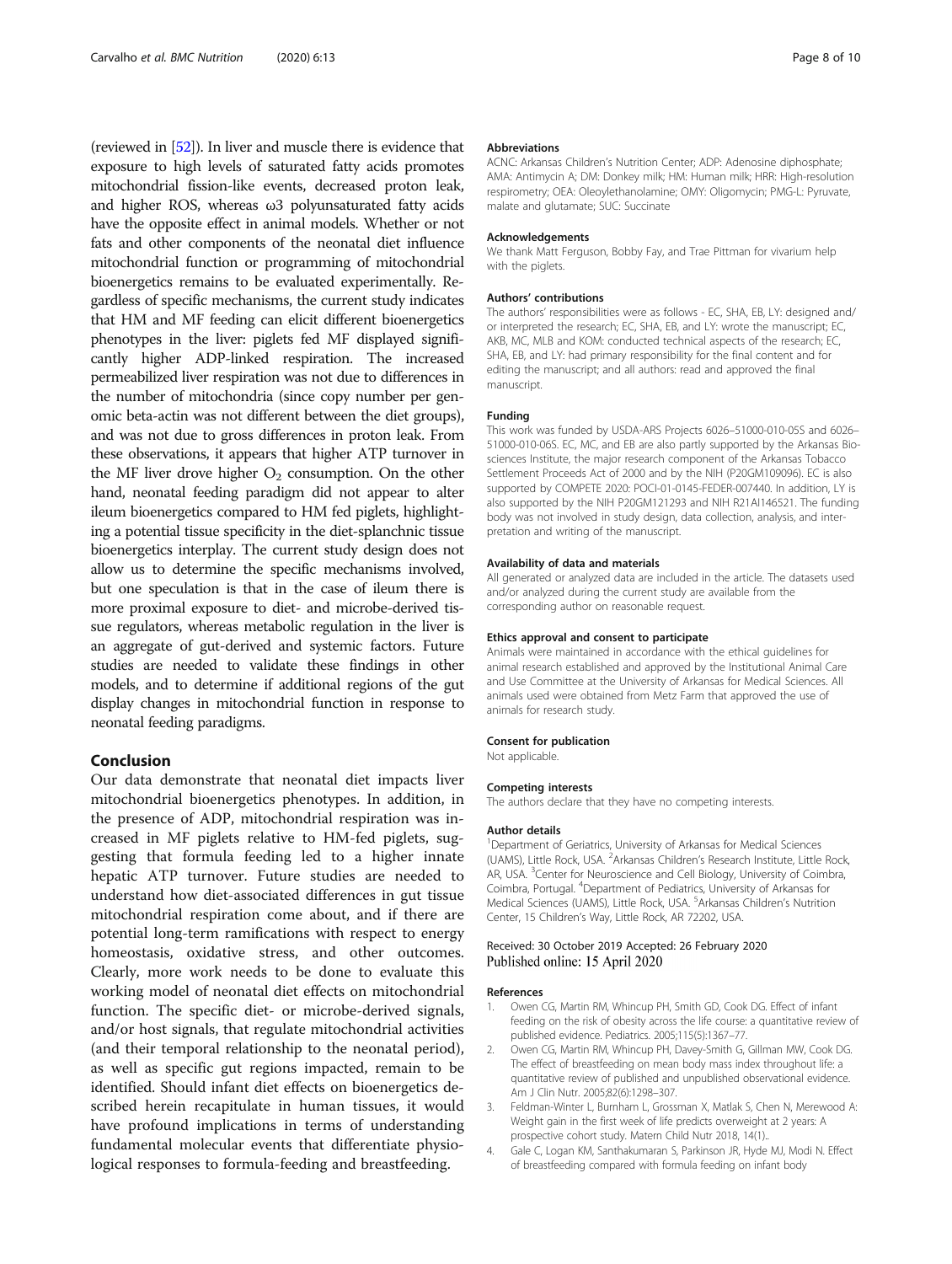<span id="page-8-0"></span>composition: a systematic review and meta-analysis. Am J Clin Nutr. 2012; 95(3):656–69.

- 5. Savino F, Liguori SA, Benetti S, Sorrenti M, Fissore MF. Cordero di Montezemolo L: high serum leptin levels in infancy can potentially predict obesity in childhood, especially in formula-fed infants. Acta Paediatr. 2013; 102(10):e455–9.
- Liu Z, Neuringer M, Erdman JW, Jr., Kuchan MJ, Renner L, Johnson EE, Wang X, Kroenke CD: The effects of breastfeeding versus formula-feeding on cerebral cortex maturation in infant rhesus macaques. Neuroimage. 2018; 184:372-85.
- 7. Mercer KE, Bhattacharyya S, Diaz-Rubio ME, Piccolo BD, Pack LM, Sharma N, Chaudhury M, Cleves MA, Chintapalli SV, Shankar K, et al. Infant formula feeding increases hepatic cholesterol 7alpha hydroxylase (CYP7A1) expression and fecal bile acid loss in neonatal piglets. J Nutr. 2018;148(5): 702–11.
- Lonnerdal B. Infant formula and infant nutrition: bioactive proteins of human milk and implications for composition of infant formulas. Am J Clin Nutr. 2014;99(3):712S–7S.
- 9. Visentin S, Vicentin D, Magrini G, Santandreu F, Disalvo L, Sala M, Fasano V, Gonzalez HF. Red blood cell membrane fatty acid composition in infants fed formulas with different lipid profiles. Early Hum Dev. 2016;100:11–5.
- 10. Gianni ML, Roggero P, Baudry C, Fressange-Mazda C, Galli C, Agostoni C, le Ruyet P, Mosca F. An infant formula containing dairy lipids increased red blood cell membrane omega 3 fatty acids in 4 month-old healthy newborns: a randomized controlled trial. BMC Pediatr. 2018;18(1):53.
- 11. Wu X, Jackson RT, Khan SA, Ahuja J, Pehrsson PR. Human Milk Nutrient Composition in the United States: Current Knowledge, Challenges, and Research Needs. Curr Dev Nutr. 2018;2(7):nzy025.
- 12. Trinchese G, Cavaliere G, Canani RB, Matamoros S, Bergamo P, De Filippo C, Aceto S, Gaita M, Cerino P, Negri R, et al. Human, donkey and cow milk differently affects energy efficiency and inflammatory state by modulating mitochondrial function and gut microbiota. J Nutr Biochem. 2015;26(11): 1136–46.
- 13. Trinchese G, Cavaliere G, De Filippo C, Aceto S, Prisco M, Chun JT, Penna E, Negri R, Muredda L, Demurtas A, et al. Human Milk and donkey Milk, compared to cow Milk, reduce inflammatory mediators and modulate glucose and lipid metabolism, Acting on Mitochondrial Function and Oleylethanolamide Levels in Rat Skeletal Muscle. Front Physiol. 2018;9:32.
- 14. Miklavcic JJ, Badger TM, Bowlin AK, Matazel KS, Cleves MA, LeRoith T, Saraf MK, Chintapalli SV, Piccolo BD, Shankar K, Yeruva L. Human Breast-Milk Feeding Enhances the Humoral and Cell-Mediated Immune Response in Neonatal Piglets. J Nutr. 2018;148(11):1860-70. [https://doi.org/10.1093/jn/](https://doi.org/10.1093/jn/nxy170) [nxy170.](https://doi.org/10.1093/jn/nxy170)
- 15. Balmer SE, Wharton BA. Diet and faecal flora in the newborn: breast milk and infant formula. Arch Dis Child. 1989;64(12):1672–7.
- 16. Bezirtzoglou E, Tsiotsias A, Welling GW. Microbiota profile in feces of breastand formula-fed newborns by using fluorescence in situ hybridization (FISH). Anaerobe. 2011;17(6):478–82.
- 17. Davis EC, Wang M, Donovan SM. The role of early life nutrition in the establishment of gastrointestinal microbial composition and function. Gut Microbes. 2017;8(2):143–71.
- 18. Fanaro S. Vigi V: [infant formulas supplemented with prebiotics: intestinal microbiota and immune responses]. Minerva Pediatr. 2008;60(3):327–35.
- 19. Thompson AL. Developmental origins of obesity: early feeding environments, infant growth, and the intestinal microbiome. Am J Hum Biol. 2012;24(3):350–60.
- 20. Fewtrell MS. Breast-feeding and later risk of CVD and obesity: evidence from randomised trials. Proc Nutr Soc. 2011;70(4):472–7.
- 21. Owen CG, Whincup PH, Cook DG. Breast-feeding and cardiovascular risk factors and outcomes in later life: evidence from epidemiological studies. Proc Nutr Soc. 2011;70(4):478–84.
- 22. Yan J, Liu L, Zhu Y, Huang G, Wang PP. The association between breastfeeding and childhood obesity: a meta-analysis. BMC Public Health. 2014;14:1267.
- 23. Miliku K, Robertson B, Sharma AK, Subbarao P, Becker AB, Mandhane PJ, Turvey SE, Lefebvre DL, Sears MR, Investigators CS, et al. Human milk oligosaccharide profiles and food sensitization among infants in the CHILD study. Allergy. 2018;73(10):2070–3.
- 24. Moossavi S, Miliku K, Sepehri S, Khafipour E, Azad MB. The prebiotic and probiotic properties of human Milk: implications for infant immune development and pediatric asthma. Front Pediatr. 2018;6:197.
- 25. Council NR. Nutrient requirements of swine: eleventh revised edition. Washington, DC: The National Academies Press; 2012.
- 26. Chicco AJ, Le CH, Schlater A, Nguyen A, Kaye S, Beals JW, Scalzo RL, Bell C, Gnaiger E, Costa DP, et al. High fatty acid oxidation capacity and phosphorylation control despite elevated leak and reduced respiratory capacity in northern elephant seal muscle mitochondria. J Exp Biol. 2014; 217(Pt 16):2947–55.
- 27. Chu MJ, Phillips AR, Hosking AW, MacDonald JR, Bartlett AS, Hickey AJ. Hepatic mitochondrial function analysis using needle liver biopsy samples. PLoS One. 2013;8(10):e79097.
- 28. Grattagliano I, Portincasa P, Cocco T, Moschetta A, Di Paola M, Palmieri VO, Palasciano G. Effect of dietary restriction and N-acetylcysteine supplementation on intestinal mucosa and liver mitochondrial redox status and function in aged rats. Exp Gerontol. 2004;39(9):1323–32.
- 29. Kuznetsov AV, Strobl D, Ruttmann E, Konigsrainer A, Margreiter R, Gnaiger E. Evaluation of mitochondrial respiratory function in small biopsies of liver. Anal Biochem. 2002;305(2):186–94.
- 30. Porter C, Hurren NM, Cotter MV, Bhattarai N, Reidy PT, Dillon EL, Durham WJ, Tuvdendorj D, Sheffield-Moore M, Volpi E, et al. Mitochondrial respiratory capacity and coupling control decline with age in human skeletal muscle. Am J Physiol Endocrinol Metab. 2015;309(3):E224–32.
- 31. Pesta D, Gnaiger E. High-resolution respirometry: OXPHOS protocols for human cells and permeabilized fibers from small biopsies of human muscle. Methods Mol Biol. 2012;810:25–58.
- 32. Koliaki C, Szendroedi J, Kaul K, Jelenik T, Nowotny P, Jankowiak F, Herder C, Carstensen M, Krausch M, Knoefel WT, et al. Adaptation of hepatic mitochondrial function in humans with non-alcoholic fatty liver is lost in steatohepatitis. Cell Metab. 2015;21(5):739–46.
- 33. Krumschnabel G, Fontana-Ayoub M, Sumbalova Z, Heidler J, Gauper K, Fasching M, Gnaiger E. Simultaneous high-resolution measurement of mitochondrial respiration and hydrogen peroxide production. Methods Mol Biol. 2015;1264:245–61.
- 34. Porter C, Herndon DN, Borsheim E, Chao T, Reidy PT, Borack MS, Rasmussen BB, Chondronikola M, Saraf MK, Sidossis LS. Uncoupled skeletal muscle mitochondria contribute to hypermetabolism in severely burned adults. Am J Physiol Endocrinol Metab. 2014;307(5):E462–7.
- 35. Ost M, Doerrier C, Gama-Perez P, Moreno-Gomez S. Analysis of mitochondrial respiratory function in tissue biopsies and blood cells. Curr Opin Clin Nutr Metab Care. 2018;21(5):336–42.
- 36. Clark A, Mach N. The crosstalk between the gut microbiota and mitochondria during exercise. Front Physiol. 2017;8:319.
- 37. Azad MB, Konya T, Maughan H, Guttman DS, Field CJ, Chari RS, Sears MR, Becker AB, Scott JA, Kozyrskyj AL, et al. Gut microbiota of healthy Canadian infants: profiles by mode of delivery and infant diet at 4 months. CMAJ. 2013;185(5):385–94.
- 38. Poroyko V, White JR, Wang M, Donovan S, Alverdy J, Liu DC, Morowitz MJ. Gut microbial gene expression in mother-fed and formula-fed piglets. PLoS One. 2010;5(8):e12459.
- 39. Korpela K, de Vos WM. Early life colonization of the human gut: microbes matter everywhere. Curr Opin Microbiol. 2018;44:70–8.
- 40. Fanaro S, Chierici R, Guerrini P, Vigi V. Intestinal microflora in early infancy: composition and development. Acta Paediatr Suppl. 2003;91(441):48–55.
- 41. Hesla HM, Stenius F, Jaderlund L, Nelson R, Engstrand L, Alm J, Dicksved J. Impact of lifestyle on the gut microbiota of healthy infants and their mothersthe ALADDIN birth cohort. FEMS Microbiol Ecol. 2014;90(3):791–801.
- 42. Neis EP, Dejong CH, Rensen SS. The role of microbial amino acid metabolism in host metabolism. Nutrients. 2015;7(4):2930–46.
- 43. Kuipers F, Bloks VW, Groen AK. Beyond intestinal soap--bile acids in metabolic control. Nat Rev Endocrinol. 2014;10(8):488–98.
- 44. Joyce SA, Gahan CG. Bile acid modifications at the microbe-host Interface: potential for Nutraceutical and pharmaceutical interventions in host health. Annu Rev Food Sci Technol. 2016;7:313–33.
- 45. Gerard P. Metabolism of cholesterol and bile acids by the gut microbiota. Pathogens. 2013;3(1):14–24.
- 46. Leduc-Gaudet JP, Reynaud O, Chabot F, Mercier J, Andrich DE, St-Pierre DH, Gouspillou G: The impact of a short-term high-fat diet on mitochondrial respiration, reactive oxygen species production, and dynamics in oxidative and glycolytic skeletal muscles of young rats. Physiol Rep 2018, 6(4)..
- 47. Coudray C, Fouret G, Lambert K, Ferreri C, Rieusset J, Blachnio-Zabielska A, Lecomte J, Ebabe Elle R, Badia E, Murphy MP, et al. A mitochondrialtargeted ubiquinone modulates muscle lipid profile and improves